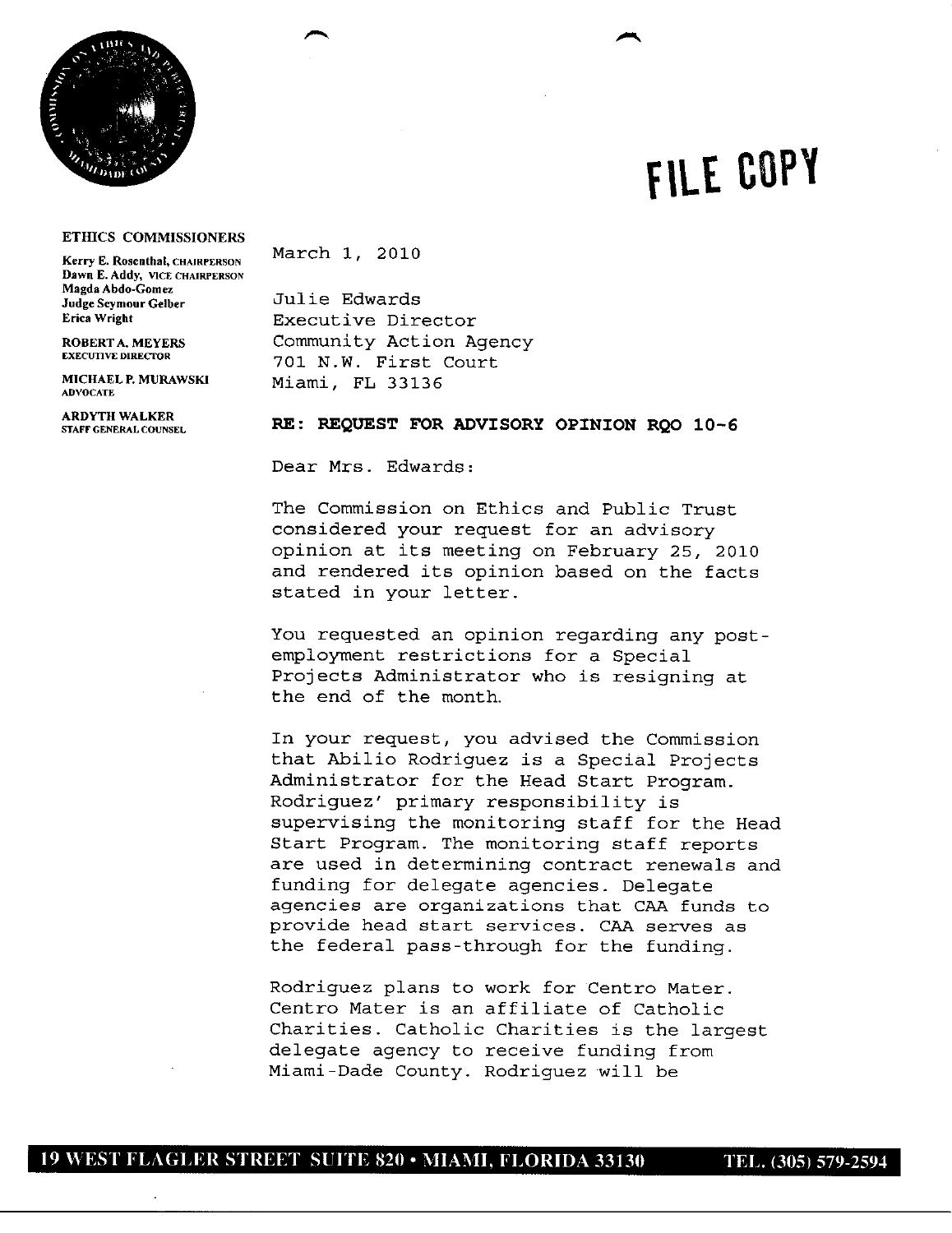responsible for the day to day running of the center and eventually serve as Executive Director.

The Ethics Commission found the Conflict of Interest ordinance permits Rodriguez to serve as Center Director but he may not disclose any confidential information acquired during his county employment. Section  $2-11.1(h)$ provides that "no employee shall accept employment or engage in any business or professional activity which he might reasonably expect would require or induce him to disclose confidential information acquired by him by reason of his official position, nor shall he in fact ever disclose confidential information garnered or gained through his official position with the County nor shall he ever use such information, directly or indirectly, for his personal gain or benefit." Information is considered confidential for post-employment purposes only if the information is considered confidential under Section 119, Florida Statutes (currently or as amended from time to time) or federal law. The Ethics Commission found that any broader confidentiality restriction may only be applied if the employee has signed a confidentiality agreement with CAA or Miami-Dade County.

Accordingly, absent any confidentiality agreement to the contrary, Rodriguez may serve as Center Director for Centro Mater. However, Rodriguez may not disclose any information acquired during his employment that is confidential under applicable state or federal law.

This opinion construes the Miami-Dade Conflict of Interest and Code of Ethics ordinance only and is not applicable to any conflict under state law. Please contact the State of Florida Commission on Ethics if you have any questions regarding possible conflicts under state law.